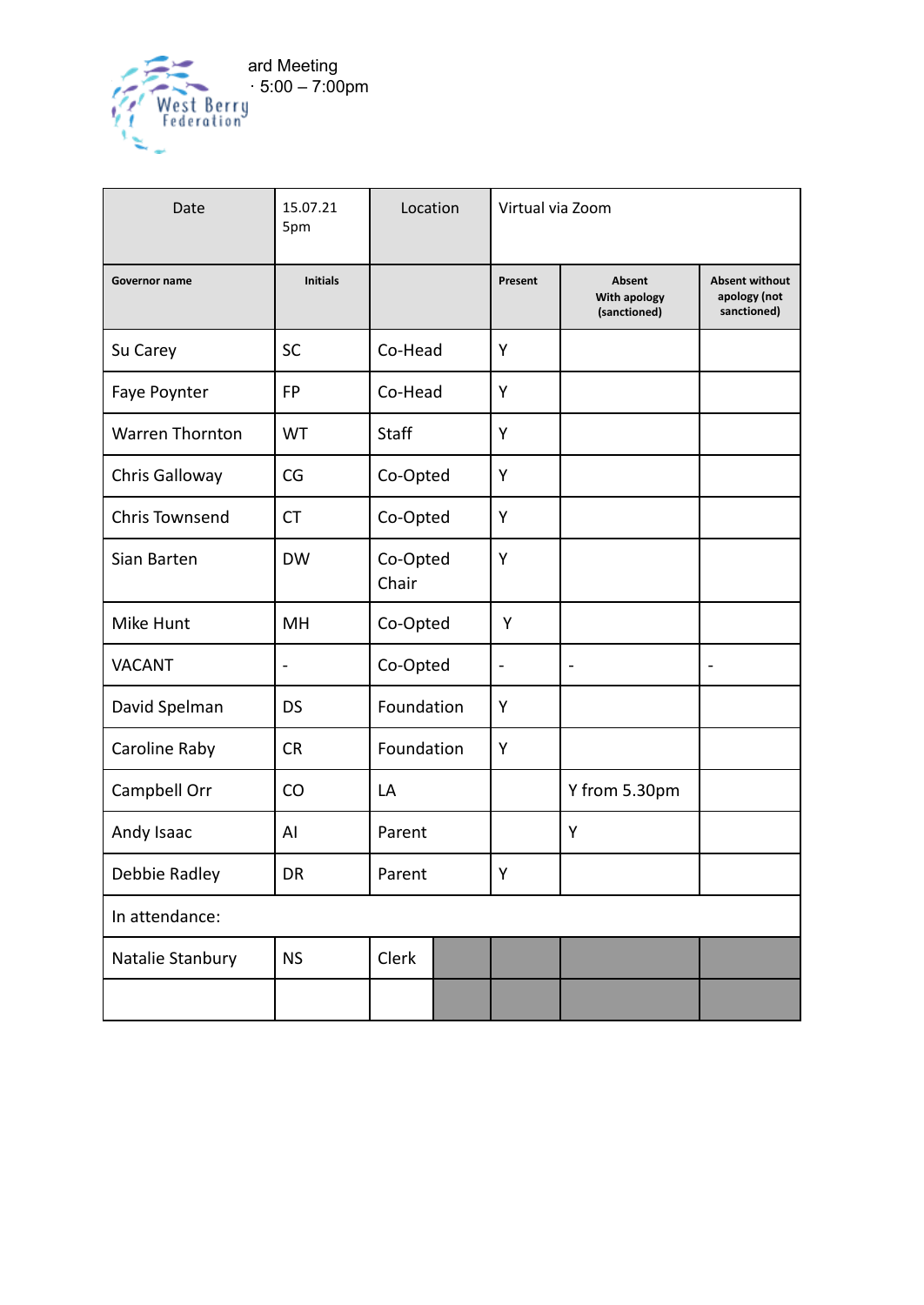|                | Being the best we can be - committed to making a difference                                                                                                                                                                                                                                                                                                                                                             |                            |  |  |
|----------------|-------------------------------------------------------------------------------------------------------------------------------------------------------------------------------------------------------------------------------------------------------------------------------------------------------------------------------------------------------------------------------------------------------------------------|----------------------------|--|--|
|                | Item                                                                                                                                                                                                                                                                                                                                                                                                                    | ACTION/<br><b>DECISION</b> |  |  |
| $\mathbf{1}$   | <b>Welcome and Apologies</b><br>Apologies were sanctioned as above. The meeting was quorate.                                                                                                                                                                                                                                                                                                                            |                            |  |  |
| $\overline{2}$ | <b>Declarations of interest</b><br>Governors must declare an interest and leave the meeting when the appropriate item is<br>dealt with.                                                                                                                                                                                                                                                                                 |                            |  |  |
|                | Current declarations are here Please let the Clerk know if there are any amendments to the<br>register or new declarations.                                                                                                                                                                                                                                                                                             |                            |  |  |
|                | Sian Barten noted she is now a Parish Councillor for Berrynarbor Parish Council as of<br>13.07.21                                                                                                                                                                                                                                                                                                                       |                            |  |  |
|                | ACTION Sian to update her register of business interests form                                                                                                                                                                                                                                                                                                                                                           |                            |  |  |
| 3              | <b>Matters arising:</b><br>ACTION - Clerk to draft the annual planner for the next academic year by the July FGB. Ongoing.                                                                                                                                                                                                                                                                                              |                            |  |  |
|                | ACTION - DW to contact those governors not present to discuss change in roles. Complete                                                                                                                                                                                                                                                                                                                                 |                            |  |  |
|                | ACTION - Su, Faye and Donna to work together to provide feedback to parents by the end of half term regarding<br>the parent survey. ACTION - SB to complete summary of questionnaire to parents before the end of term.                                                                                                                                                                                                 |                            |  |  |
|                | <b>ACTION</b> - NS to place new Finance Policy on the website. Complete - advise governors of minor correction to<br>delegations and agree. Governors agreed the latest update to the finance policy.                                                                                                                                                                                                                   |                            |  |  |
| 4              | <b>Business brought forward by the Chair</b><br>The Chair reported we have an LA nomination and a co-opted nomination to consider.                                                                                                                                                                                                                                                                                      |                            |  |  |
|                | The LA have approved the nomination of Campbell Orr and asked us to make<br>arrangements for his appointment. Campbell brings with him experience at SLT level in<br>secondary education, safeguarding experience, managing transition between primary and<br>secondary and experience in SEND. Governors agreed the appointment. Campbell<br>accepted the role of Safeguarding Lead, filling our vacancy in this area. |                            |  |  |
|                | We have also received a nomination from Natalie Heath who brings with her experience<br>of working in early years and safeguarding. Governors agreed the co-option of Natalie<br>Heath and discussions will take place with her to assign her to a role.                                                                                                                                                                |                            |  |  |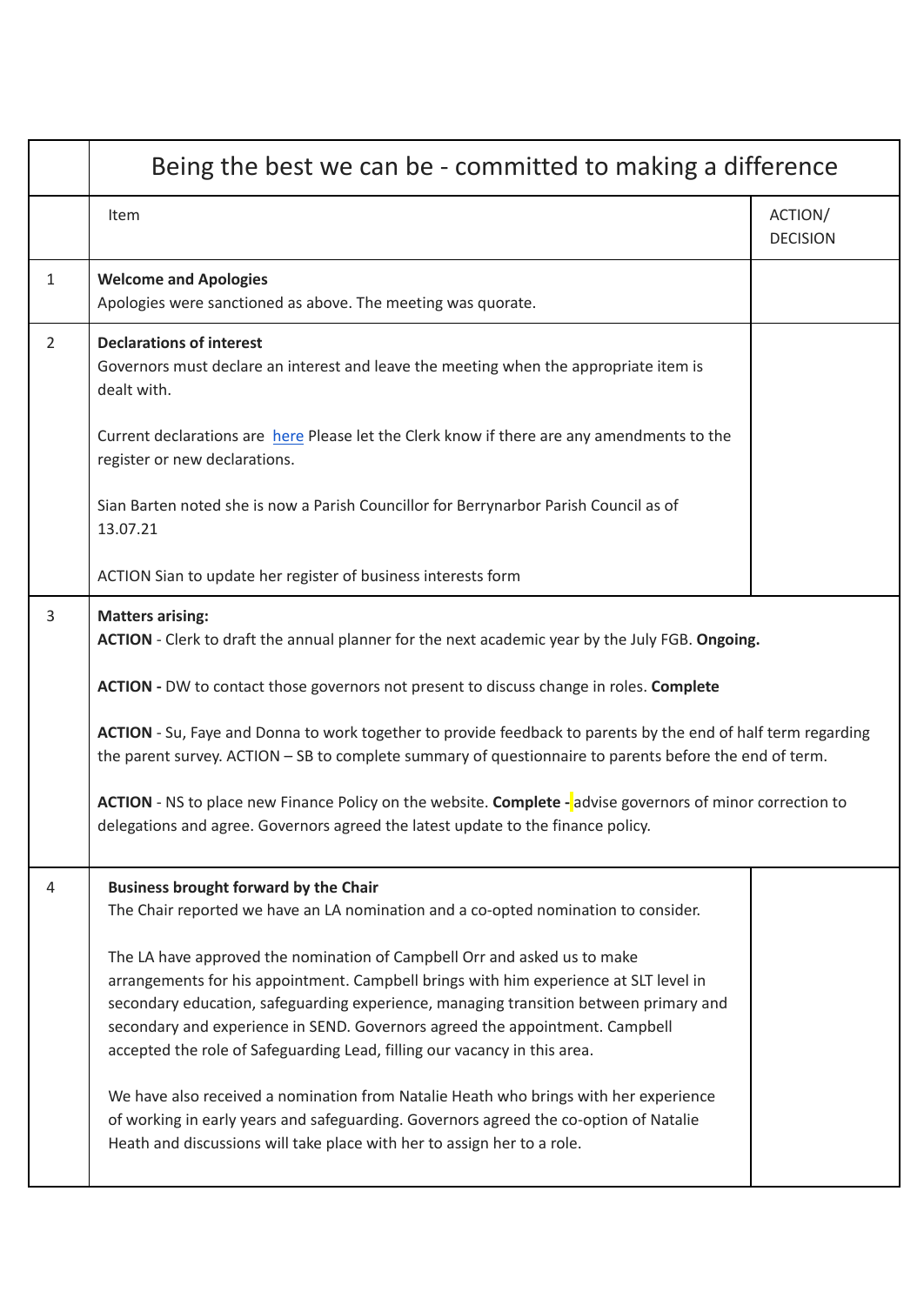|   | Governors agreed to the appointed of the above. Governors agreed Campbell Orr as lead<br>governor for safeguarding.                                                                                                                                                                                                                          | <b>DECISION</b>   |
|---|----------------------------------------------------------------------------------------------------------------------------------------------------------------------------------------------------------------------------------------------------------------------------------------------------------------------------------------------|-------------------|
|   | ACTION: Clerk to ensure all necessary paper and induction of new governors is completed<br>by the next meeting.                                                                                                                                                                                                                              |                   |
| 5 | <b>Governance Update</b><br>What to expect at OFSTED in 2021 training<br><b>OFSTED: What the board should expect</b>                                                                                                                                                                                                                         |                   |
|   | The clerk reported on training attended above. All governors were encouraged to attend<br>the sessions in September or October in the new year:                                                                                                                                                                                              |                   |
|   | 14.09.21 - 10am, virtual<br>$07.10.21 - 6$ pm, virtual                                                                                                                                                                                                                                                                                       |                   |
|   | ACTION: Governors (not FP or SC) to let the clerk know which OFSTED training session<br>they would like to attend.                                                                                                                                                                                                                           | <b>ACTION ALL</b> |
|   | What does this mean for governance going forward? Are we ready for OFSTED as a<br>board?                                                                                                                                                                                                                                                     |                   |
|   | Following restrictions lifting, governors agreed to continue monitoring in school, either<br>virtually or in person. Further discussion took place regarding monitoring later in the<br>meeting.                                                                                                                                             |                   |
|   | ACTION: NS to draft the OFSTED evidence document for input from all governors                                                                                                                                                                                                                                                                | <b>ACTION NS</b>  |
| 6 | Discuss the recent presentation by Alumnus MAT and any action resulting from the<br>meeting                                                                                                                                                                                                                                                  |                   |
|   | Governors wished to thank those present from Alumnus Trust at the last meeting. The<br>board decided that, at the current time we would not be exploring further a partnership<br>with Alumnis. We would remain open to the idea of forming formal partnerships in the<br>future, if that was in the best interests of all our stakeholders. |                   |
|   | ACTION: SB to write to Alumnus Trust to confirm our decision                                                                                                                                                                                                                                                                                 | <b>ACTION SB</b>  |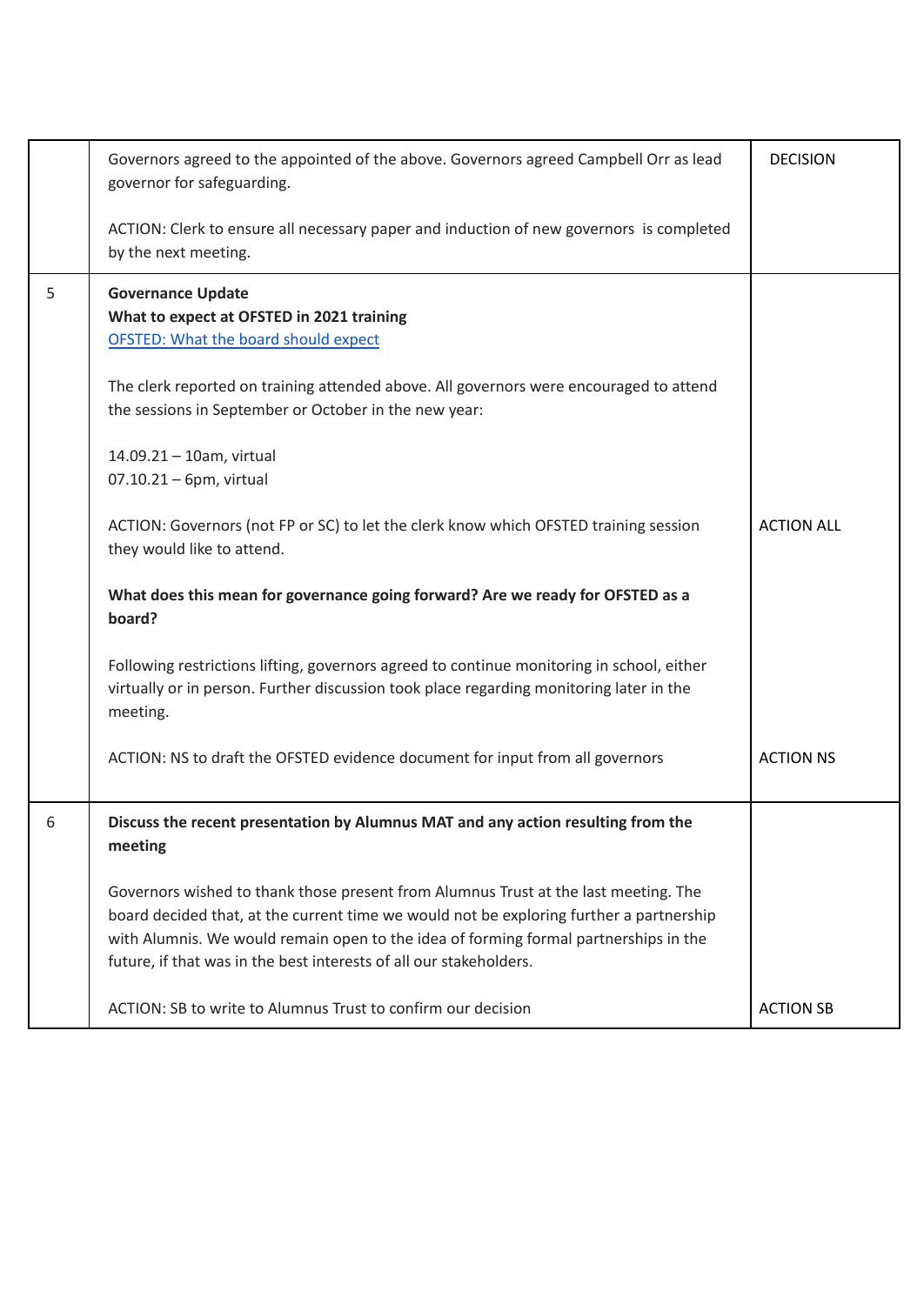| 7a       | Discuss and agree the budget monitor<br><b>Cover page</b><br><b>School Budget Share</b><br><b>Extended Services</b><br><b>Capital Budget</b>                                                                                                                                                                                                                                                                                                                                                                                |  |
|----------|-----------------------------------------------------------------------------------------------------------------------------------------------------------------------------------------------------------------------------------------------------------------------------------------------------------------------------------------------------------------------------------------------------------------------------------------------------------------------------------------------------------------------------|--|
| 7b<br>7c | Debbie Radley reported she had attended a meeting to monitor all budgets prior to this<br>meeting. A report of the meeting is on the Governor shared drive. This meeting also served<br>as training on schools funding and budget preparation for Debbie.<br>Governors agreed the budget monitors. It was noted at the present time the budget looks<br>to be spent as agreed in April - noting any variances in the notes accompanying the<br>monitor.                                                                     |  |
|          | <b>Finance and Intervention Panel for Schools</b><br>The Head reported members of the FIPS panel had conducted a visit to school. We await<br>further correspondence or outcome<br>Discuss and agree quotes for new copiers in line with delegation in the finance policy<br><b>Photocopier Quotes</b>                                                                                                                                                                                                                      |  |
|          | Governors agreed to discuss this outside of the meeting in line with the delegations in the<br>finance policy.<br>Discuss and agree the virement of funds to the preschool budget<br>Governors agreed, in principle, to vire funds in the region of £38,000. The costs are set out<br>in the budget. The clerk advised we would need a budget adjustment report to be produced<br>according to the finance manual.<br>ACTION - NS to ask Louise Richards to produce a budget adjustment report for the<br>September meeting |  |
| 8a       | <b>Questions and challenge on:</b><br><b>HT Report</b><br><b>HT Report</b><br>SDP 2021-2022<br><b>Impact reports</b><br>Governors discussed the HT report and following actions were agreed:<br>ACTION - Heads to agree dates with subject leads to present to governors on all aspects of<br>their curriculum specialism.                                                                                                                                                                                                  |  |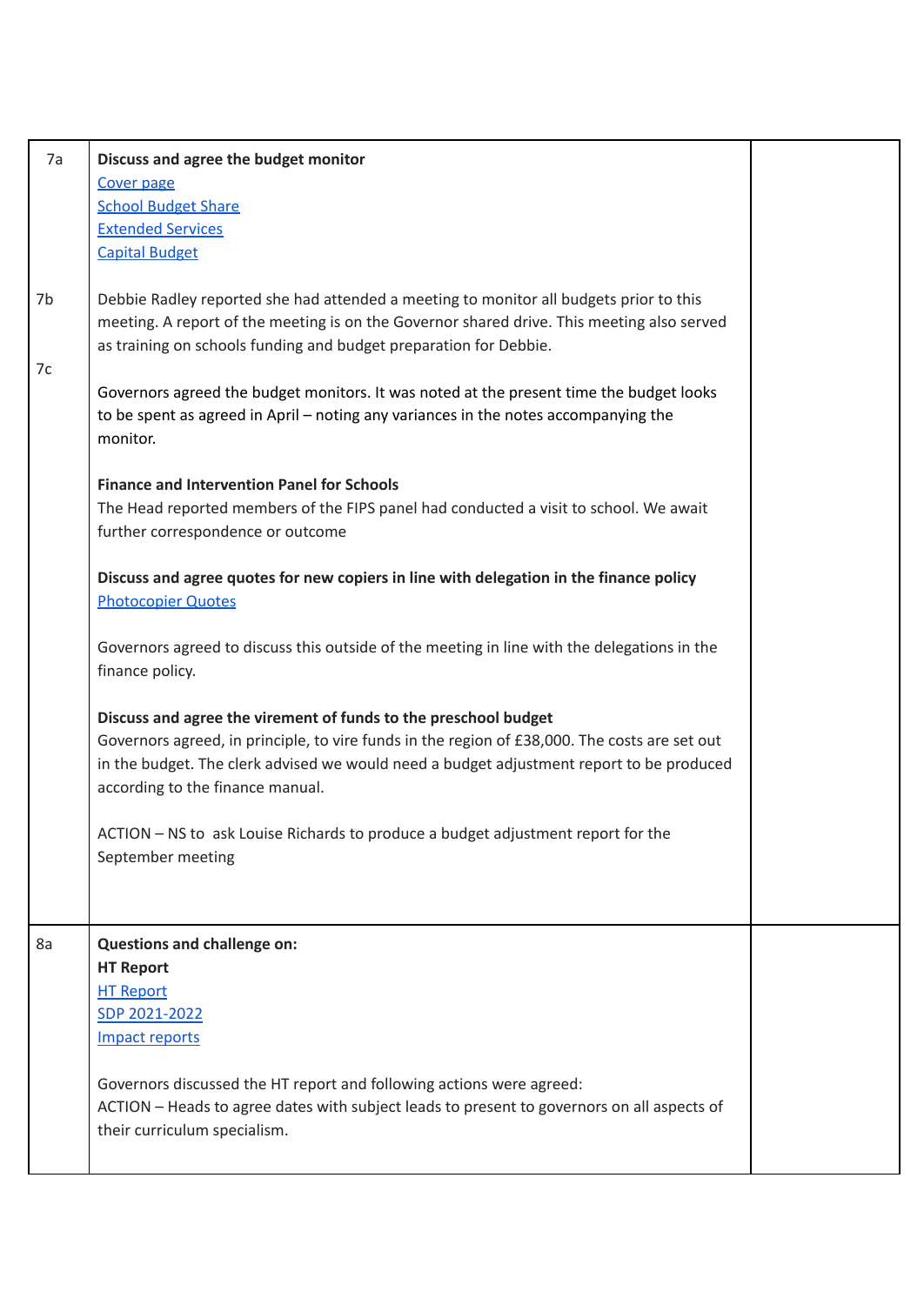|    | Monitoring walks would be conducted from September and this will be considered when<br>drafting the school improvement plan.                                                                                                                                                                                                                                               |  |
|----|----------------------------------------------------------------------------------------------------------------------------------------------------------------------------------------------------------------------------------------------------------------------------------------------------------------------------------------------------------------------------|--|
|    | Curriculum intent, implementation and impact statements could be used by governors as a<br>point of reference for conducting monitoring walks - asking what did we say the curriculum<br>would deliver and have we delivered this?                                                                                                                                         |  |
| 8b | School improvement visit note - Jo Dymond<br>School Improvement Visit Note - Jo Dymond                                                                                                                                                                                                                                                                                     |  |
| 8c | Heads reported the visit had given a clear way forward in terms of readiness for OFSTED.<br>Many of the actions regarding the website have now been completed. As mentioned above<br>- we have written statements for all our subject specialisms and these are live on the<br>website. We await feedback and any further comment from Jo Dymond on the work<br>completed. |  |
|    | Note Pupil Premium and Sports Premium reports.                                                                                                                                                                                                                                                                                                                             |  |
|    | <b>Pupil Premium - WD</b>                                                                                                                                                                                                                                                                                                                                                  |  |
|    | <b>Pupil Premium - Berrynarbor</b><br>Governors noted these are now published - monitoring will continue next term.                                                                                                                                                                                                                                                        |  |
|    |                                                                                                                                                                                                                                                                                                                                                                            |  |
|    | Does the SDP reflect our priorities?                                                                                                                                                                                                                                                                                                                                       |  |
|    | The SDP will be considered in September following completion of latest draft.                                                                                                                                                                                                                                                                                              |  |
| 9  | Discuss allocation of thankyou fund for staff from the local authority                                                                                                                                                                                                                                                                                                     |  |
|    | The Heads confirmed they were in discussion with staff on the allocation of these funds. It<br>was noted that staff had suggested spending funds on the children - governors felt this was<br>a laudable suggestion but were keen for it to be spent on staff as recognition for their work<br>over the last 18 months and in line with any time constraints.              |  |
| 10 | Agree the minutes of the previous meeting and the meeting of 20.05.20 and 24.06.21<br>20.05.21<br>24.06.21                                                                                                                                                                                                                                                                 |  |
|    | These were agreed. A governor queried whether we needed to approve minutes at the<br>beginning of the meeting before it could continue. Clarification has been sought on this -<br>there is no regulation that dictates placement agreement of minutes on the agenda.                                                                                                      |  |
| 11 | How have we ensured and assured we are fulfilling our 3 core roles?<br>Ensuring clarity of vision, ethos and strategic direction;<br>Appointment of two new governors in line with our skills audit, SDP discussed and assurance sought it is in<br>progress in line with our priorities,                                                                                  |  |